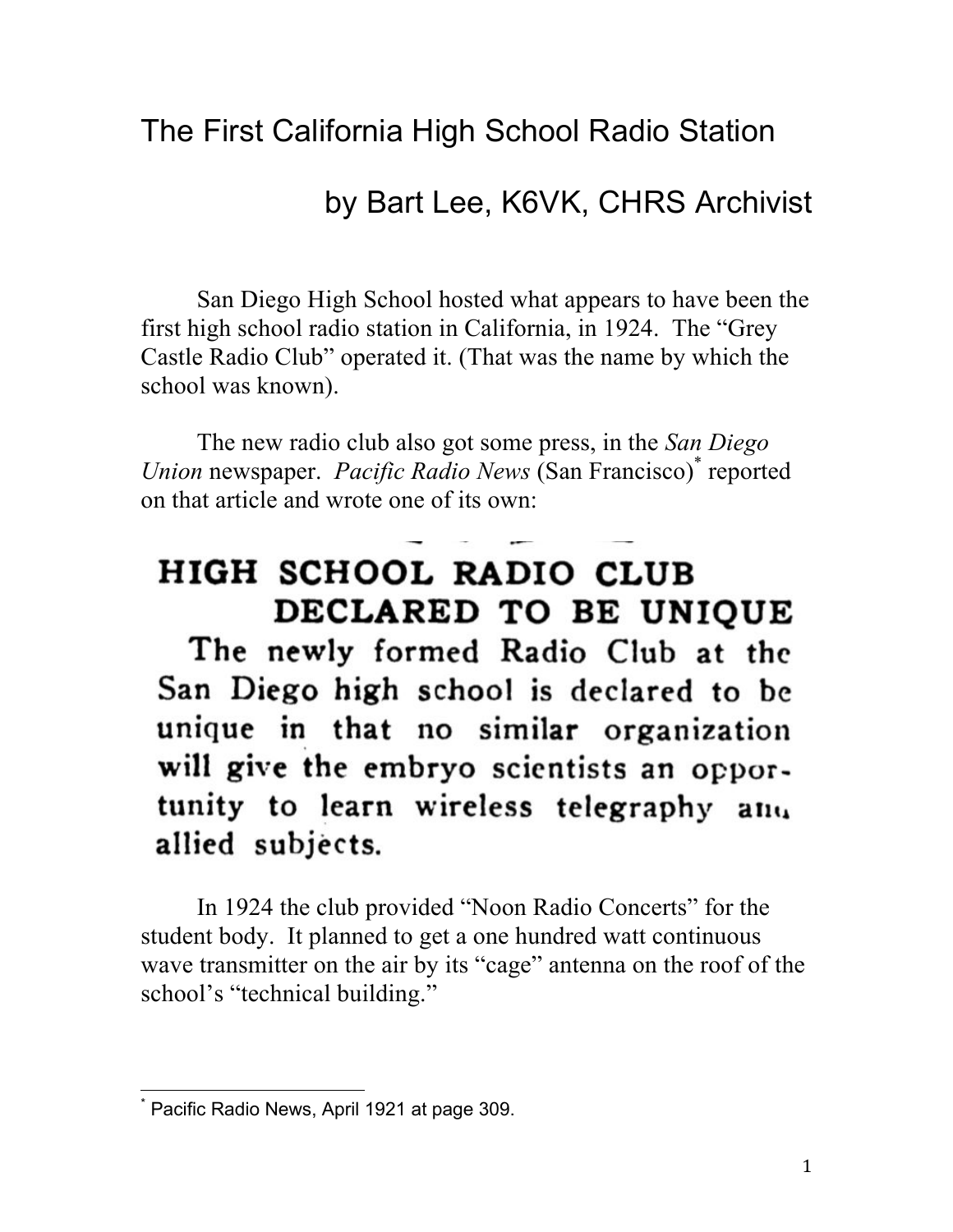The club affiliated with the American Radio Relay League for amateur radio activity. Thus, it declared: "Through this station, members of the student body and faculty will be able to send messages to almost any part of the world free of charge…" [Any other type of message then, other than a penny postcard, had to get out at market rates.]



Yearbook Cover

Broadcasting, it would seem, provided a popular dimension to the then new radio technology that the school adopted. By 1924 the "Radio Fad" had captured many an imagination, both in terms of entertainment and especially also the electro-mechanical aspects of transmitting and receiving radio signals. Learning about it was likely a wide student interest. †

 

<sup>&</sup>lt;sup>†</sup> The foregoing information comes from the 1924 yearbook of the school, "The Grey Castle," January 1924. Hence the radio concerts may have been broadcast in 1923. This yearbook has been donated to the CHRS Archives on behalf of a former student, Albert Simmons, later a California Highway Engineer.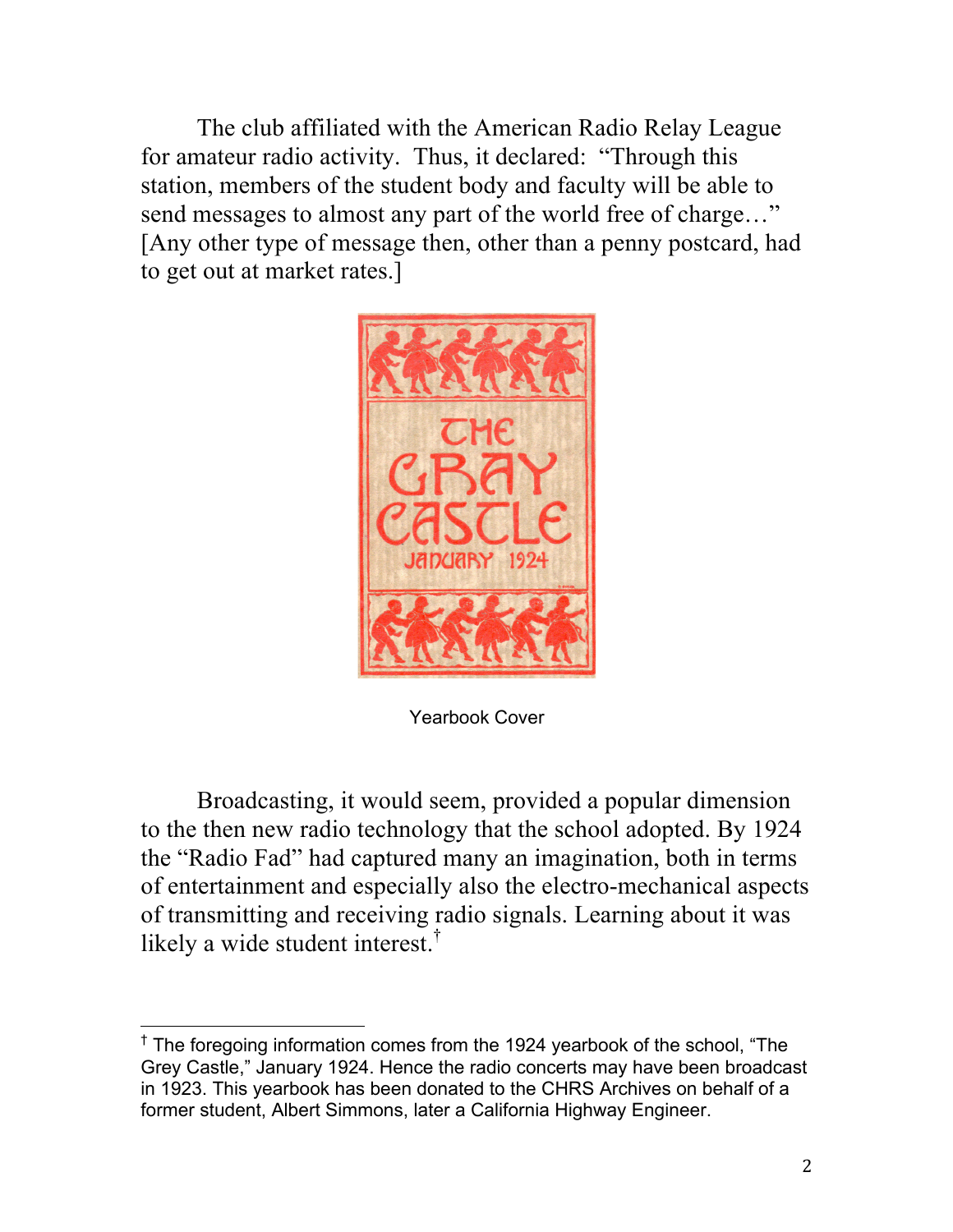The *San Diego Union* lists by name 24 students making up the club. The yearbook shows its officers.



Mr. Rodriguez may have come from an old California family in the San Diego area.

For the earl twenties, now a century ago, several high school radio stations have been recorded, $\ddot{\text{ }t}$  but not the one at the Grey Castle:

 

<sup>‡</sup> https://wmthalumni.com/blog/2020/02/first-high-school-radio-stations/ relying on http://www.radiosurvivor.com/2015/04/22/where-is-the-oldest-high-schoolradio-station-in-the-united-states/ ; RadioSurvivor also notes: "North Central High School (Spokane, WA) from around 1921…"